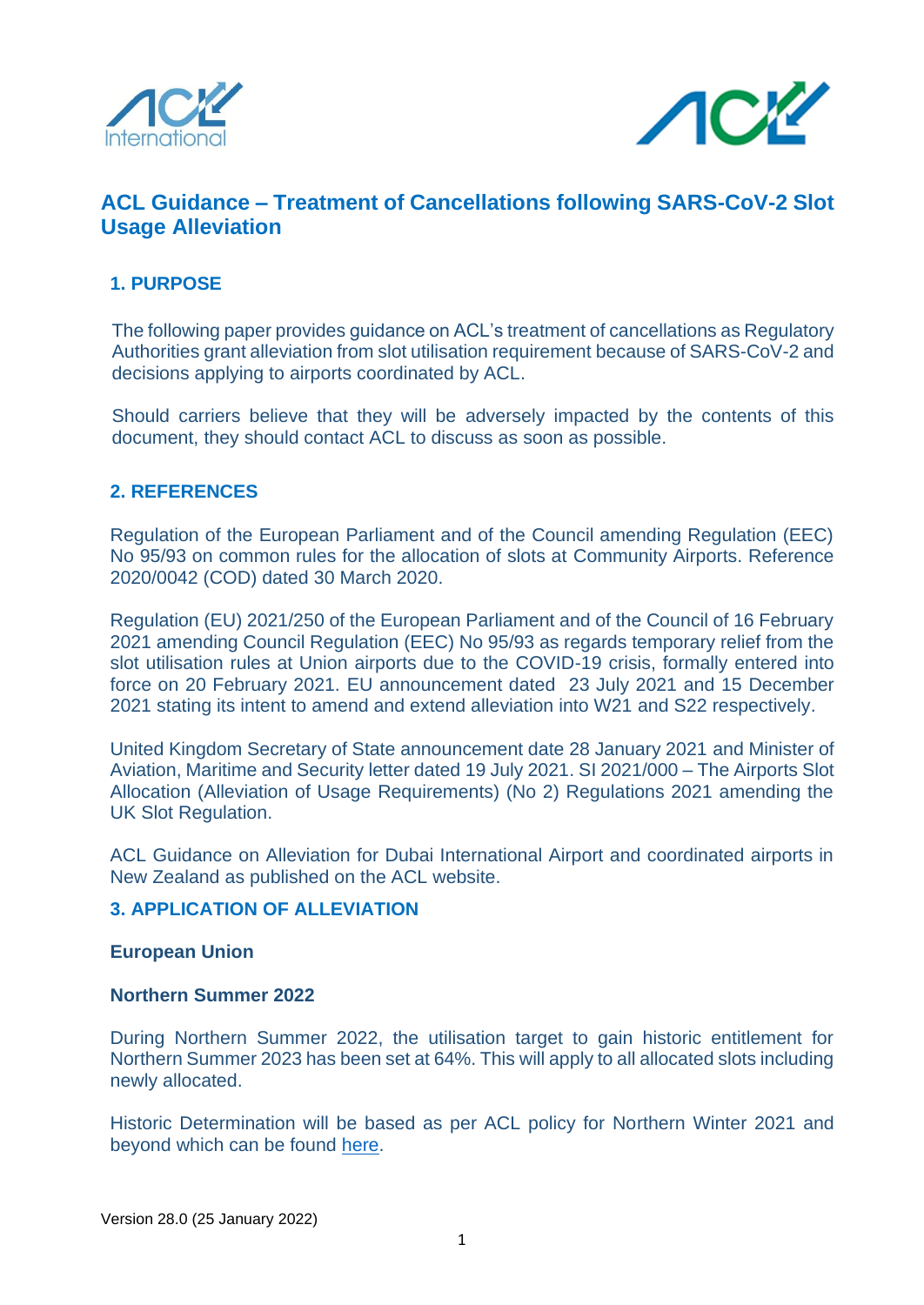



Justified non-use of slots will be based on Article 10(4) of the EU Slot Regulation as amended. The amended definition of a New Entrant and the requirement to return slots no less than three weeks before the date of operation continue to apply.

#### **Northern Winter 2021**

During Northern Winter 2021, the utilisation target to gain historic entitlement for Northern Winter 2022 has been set at 50%. This will apply to all allocated slots including newly allocated.

Slots currently held as conditional (T coded) will be converted to confirmed slots and will earn historic status if operated for 50% or more of the series held at HBD.

Historic Determination will be based as per ACL policy for Northern Winter 2021 which can be found [here.](https://www.acl-uk.org/wp-content/uploads/2021/04/Guidance-to-Historic-Determination-at-Level-3-Airports-Final-V3-26APRIL21.pdf)

Justified non-use of slots will be based on Article 10(4) of the EU Slot Regulation as amended. The amended definition of a New Entrant and the requirement to return slots no less than three weeks before the date of operation continue to apply.

#### **United Kingdom**

#### **Northern Summer 2022**

The UK Government has announced its intention to amend the UK Slot Regulation to provide alleviation during NS22. Full details of the draft SI amending the Regulation and which is proceeding to a vote in Parliament can be found [here.](https://linkprotect.cudasvc.com/url?a=https%3a%2f%2fwww.legislation.gov.uk%2fukdsi%2f2022%2f9780348231403&c=E,1,q0xbGPp1WsqdhZ54zBy2j8u5X43yi002blyGwIhPmF2hr2Vut6lYav1uzqNMtRKNIHD-2chT4_XeYeHWhQ7NxdFCM7C84HrFT4bJu1hJ3K5VPbk,&typo=1)

During Northern Summer 2022, the utilisation target to gain historic entitlement for Northern Summer 2023 will be set at 70%. This will apply to all allocated slots including newly allocated.

Airlines wishing to claim alleviation under Art 10(4)(e) should only return slots when the request for alleviation meets the requirement of (iv) – *"the measures are in effect at the date the slots are due to be operated, or were in effect a maximum of three weeks before that date or the measures were in effect more than three weeks before that date, the government imposing the measures made an official announcement relating to their duration which made it reasonable to expect that they would remain in effect until that date, and the air carrier made the slots available to the coordinator for reallocation"*. Slots returned in advance of the three weeks will only be alleviated if they meet the requirement of the last bullet as otherwise it would not be possible to determine if the measure will be in place (or not) at the time the cancellation was made.

A flow diagram of how ACL will apply alleviation is included in Appendix 1.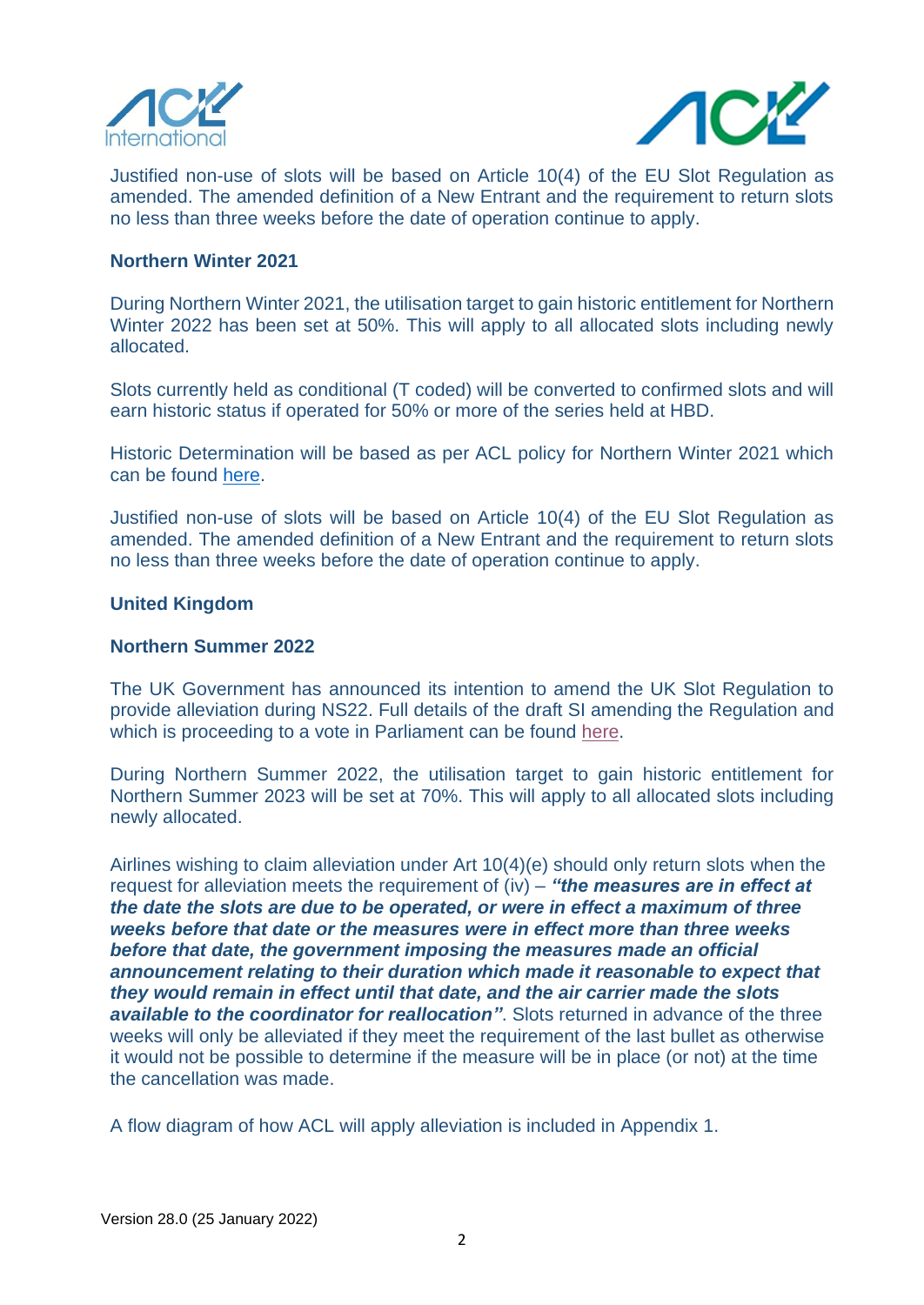



## **Northern Winter 2021**

The UK Government has announcement its intention to amend the UK Slot Regulation to provide alleviation during NW21. Full details of the SI amending the Regulation can be found [here.](https://www.legislation.gov.uk/ukdsi/2021/9780348226133/contents)

In summary, ACL will grant alleviation to full series slots allocated for W21 that were previously allocated to that carrier in W20 or exchanged prior to 31 August 2021, provided they are returned to the coordinator between HBD and 2355 UTC on 7 September 2021. This does not apply to carriers that have announced plans to permanently cease operations at the airport concerned.

Parts of series will not be alleviated and will count towards the utilisation target.

All slots held by the airline after the 7 September 2021 will be subject to a 50% utilisation requirement to achieve historic entitlement in W22. Alleviation for any cancellations made within the season will be subject to Article 10(4)(a-e) of the UK Slot Regulation. A flow diagram of how ACL will apply alleviation is included in Appendix 2.

Airlines wishing to claim alleviation under Art 10(4)(e) should only return slots when the request for alleviation meets the requirement of (v) – *"the measures are in effect at the date the slots are due to be operated, or were in effect a maximum of three weeks*  **before that date"**. Slots returned in advance of the three weeks will not be alleviated as it would not be possible to determine if the measure will be in place (or not) at the time the cancellation was made.

A flow diagram summarising the alleviation process is included in Appendix 3. Carriers intending to return slots to claim alleviation and then request adhoc slots should do so in separate messages. Please do not submit action codes D and N on the same message during this period.

New requests will be considered after 7 September 2021 and after the waitlist has been reviewed.

Any new request will be subject to the declared or temporary capacity limits that apply at the time the allocation is made. New requested will be processed on a first come first served basis.

Newly allocated slots will continue to be treated as non-historic. Details can be found [here.](https://www.acl-uk.org/wp-content/uploads/2021/07/Guidance-on-conditional-offers-for-slots-wo-prior-hist-precedence-in-W20_V6-1.pdf) 

## **Dubai International Airport**

#### **Northern Summer 2022**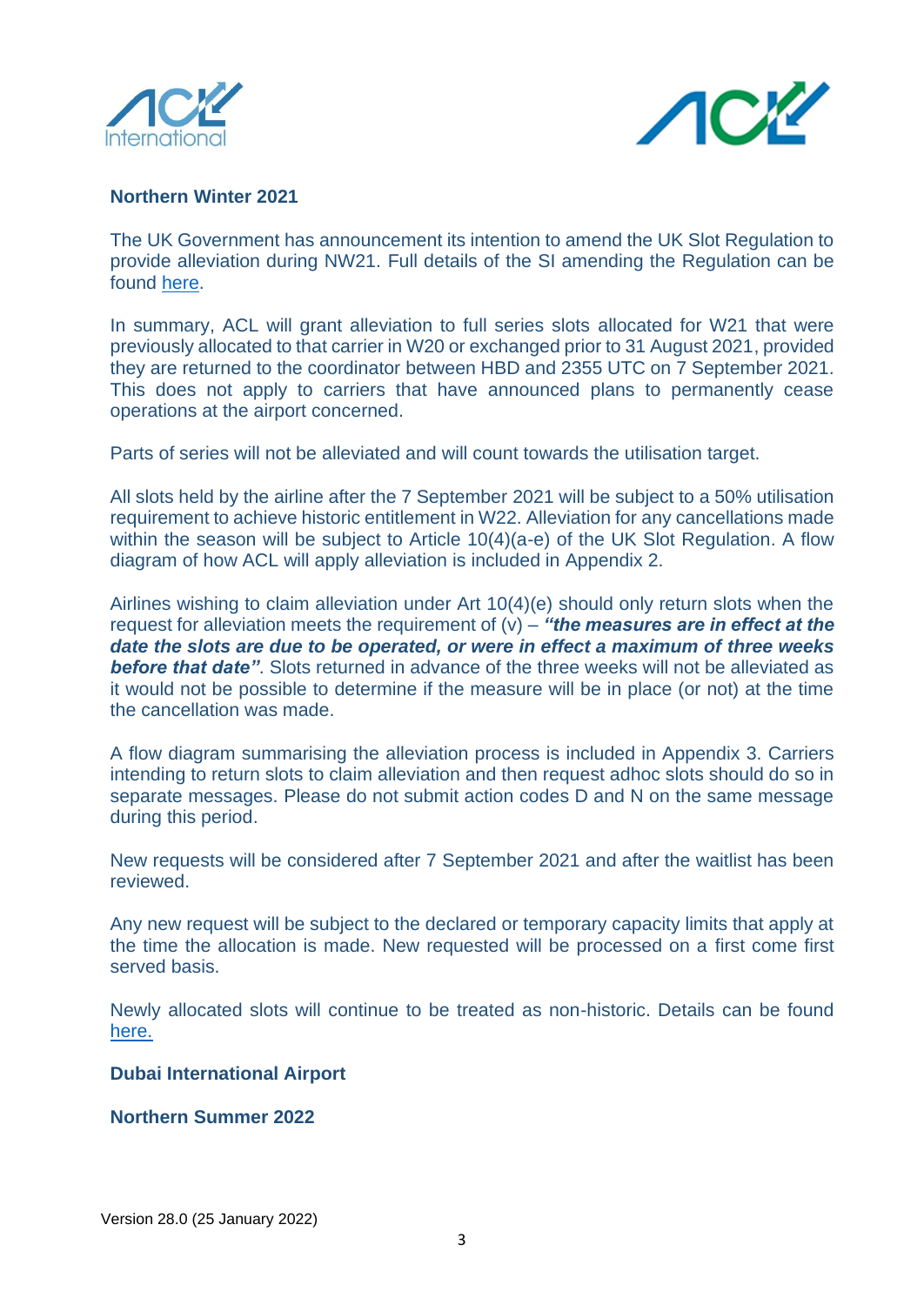



ACL will grant alleviation to full series slots allocated for S22 that were previously allocated to that carrier in S21 or exchanged prior to 31 January 2022, provided they are returned to the coordinator between HBD and 2355 UTC on 2 February 2022.

Parts of series will not be alleviated and will count towards the utilisation target.

NOTE: AIRLINES SHOULD ONLY RETURN SLOTS DURING THE NORTHERN RUNWAY REHABILITATION (NRR) CLOSURE PERIOD 9 MAY – 22 JUNE 2022 IF THEY NO LONGER INTEND TO OPERATE THEM. HISTORIC'S FOR NS23 WILL BE BASED ON OPERATIONS FROM 04 JULY 2022.

All slots held by the airline after the 2 February 2022 will be subject to a 70% utilisation requirement to achieve historic entitlement in S23. Alleviation for any cancellations made within the season (outside the NRR closure period) will be subject to section 4.21-4.25 (Justification for the Non-Utilisation of Slots (JNUS)) of the ACL Guidance on the management of slots at Dubai Airports during the Northern Winter 2021 (W21) IATA Season which can be found [here.](https://www.acl-uk.org/wp-content/uploads/2021/12/S22-DXB-Slot-Management-Process-V2.pdf)

A flow diagram summarising the alleviation process is included in Appendix 4. Carriers intending to return slots to claim alleviation and then request adhoc slots should do so in separate messages. Please do not submit action codes D and N on the same message during this period.

A re-coordination exercise to smooth any slots exceeding the temporary capacity limits and communicate the results no later than 10 February 2022 by issuing an SIR. Newly allocated slots, labelled as T coded slots, will be adjusted to fit within available capacity first as historic slots hold historical precedence. Thereafter, historic slots may also require adjustments. This will include a combination of mandatory seat caps and/or retimes.

New requests will only be considered after any re-coordination has been completed and after the waitlist has been reviewed.

Any new request will be subject to the declared or temporary capacity limits that apply at the time the allocation is made. New requested will be distributed across all carriers requesting slots in a fair and transparent process.

Newly allocated slots will continue to be treated as non-historic. Details can be found [here.](https://www.acl-uk.org/wp-content/uploads/2021/12/Guidance-on-conditional-offers-for-slots-wo-prior-hist-precedence-in-W21_S22_V7.pdf)

### **Northern Winter 2021**

ACL will grant alleviation to full series slots allocated for W21 that were previously allocated to that carrier in W20 or exchanged prior to 31 August 2021, provided they are returned to the coordinator between HBD and 2355 UTC on 2 September 2021.

Parts of series will not be alleviated and will count towards the utilisation target.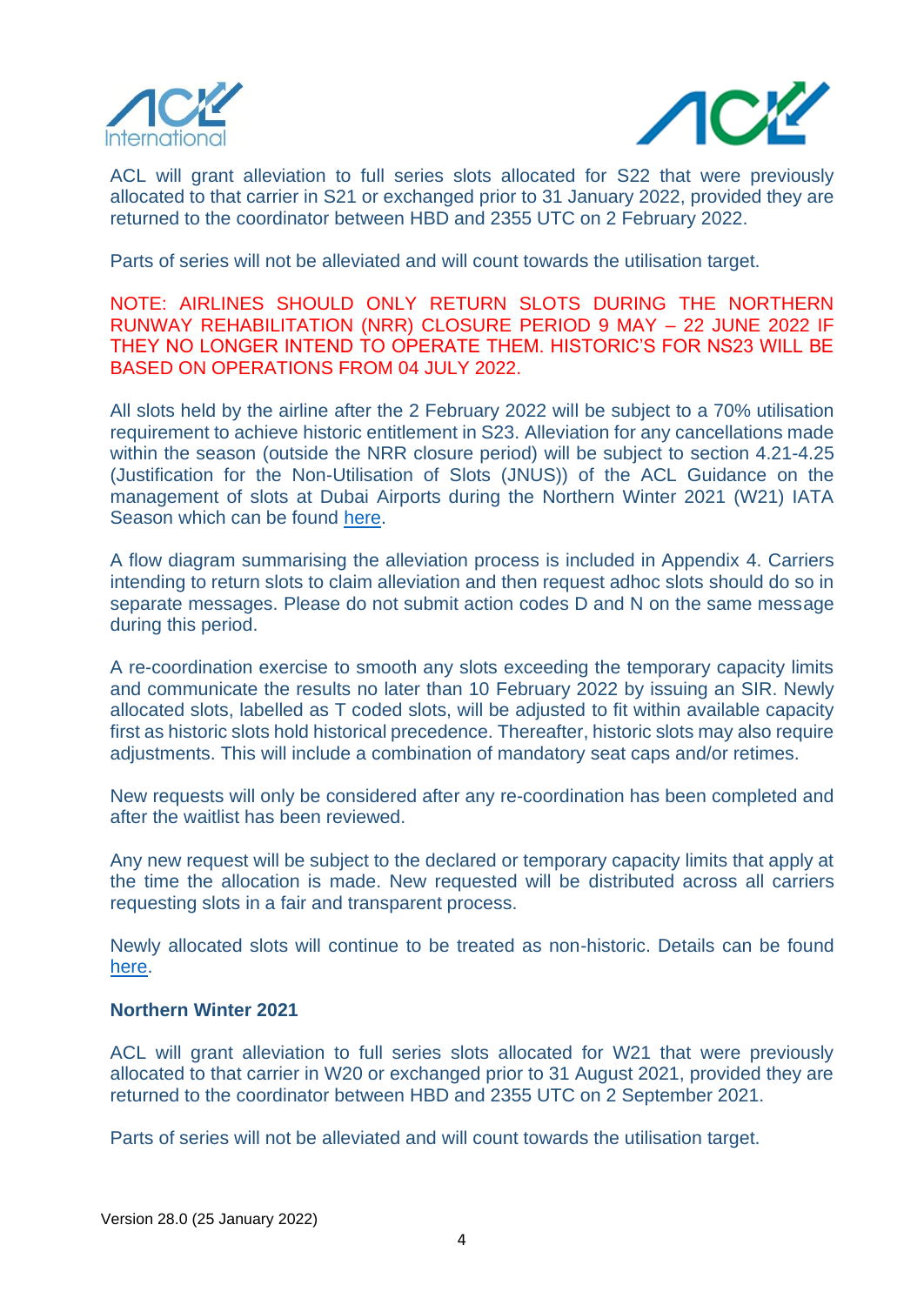



All slots held by the airline after the 2 September 2021 will be subject to a 50% utilisation requirement to achieve historic entitlement in W22. Alleviation for any cancellations made within the season will be subject to section 4.21-4.25 (Justification for the Non-Utilisation of Slots (JNUS)) of the ACL Guidance on the management of slots at Dubai Airports during the Northern Winter 2021 (W21) IATA Season which can be found [here.](https://www.acl-uk.org/wp-content/uploads/2021/08/W21-DXB-Slot-Management-Process-V2-02AUG21.pdf)

A flow diagram summarising the alleviation process is included in Appendix 5. Carriers intending to return slots to claim alleviation and then request adhoc slots should do so in separate messages. Please do not submit action codes D and N on the same message during this period.

A re-coordination exercise to smooth any slots exceeding the temporary capacity limits and communicate the results no later than 10 September 2021 by issuing an SIR. Newly allocated slots, labelled as T coded slots, will be adjusted to fit within available capacity first as historic slots hold historical precedence. Thereafter, historic slots may also require adjustments. This will include a combination of mandatory seat caps and/or retimes.

New requests will only be considered after any re-coordination has been completed and after the waitlist has been reviewed.

Any new request will be subject to the declared or temporary capacity limits that apply at the time the allocation is made. New requested will be processed on a first come first served basis.

Newly allocated slots will continue to be treated as non-historic. Details can be found [here.](https://www.acl-uk.org/wp-content/uploads/2021/12/Guidance-on-conditional-offers-for-slots-wo-prior-hist-precedence-in-W21_S22_V7.pdf)

#### **New Zealand Airports**

#### **Northern Summer 2022**

SCNZ has granted a continuation of the NW21 alleviation into NS22. The details can be found [here.](https://www.acl-uk.org/wp-content/uploads/2021/12/SCNZL-NS22-Slot-Alleviation-Decision.pdf)

#### **Northern Winter 2021**

SCNZ has granted a continuation of the NS21 alleviation into NW21. The details can be found [here.](https://www.acl-uk.org/wp-content/uploads/2021/06/SCNZL-NW21-Slot-Alleviation-Decision.pdf)

## **4. ACL TREATMENT OF NEWLY ALLOCATED SLOTS**

ACL has also published additional guidance on the treatment of newly allocated slots which can be found [here.](https://www.acl-uk.org/wp-content/uploads/2021/12/Guidance-on-conditional-offers-for-slots-wo-prior-hist-precedence-in-W21_S22_V7.pdf) This guidance does not apply to airports under the EU Slot Regulation for NW21.

#### **5. ACL TREATMENT OF CANCELLATIONS**

Version 28.0 (25 January 2022)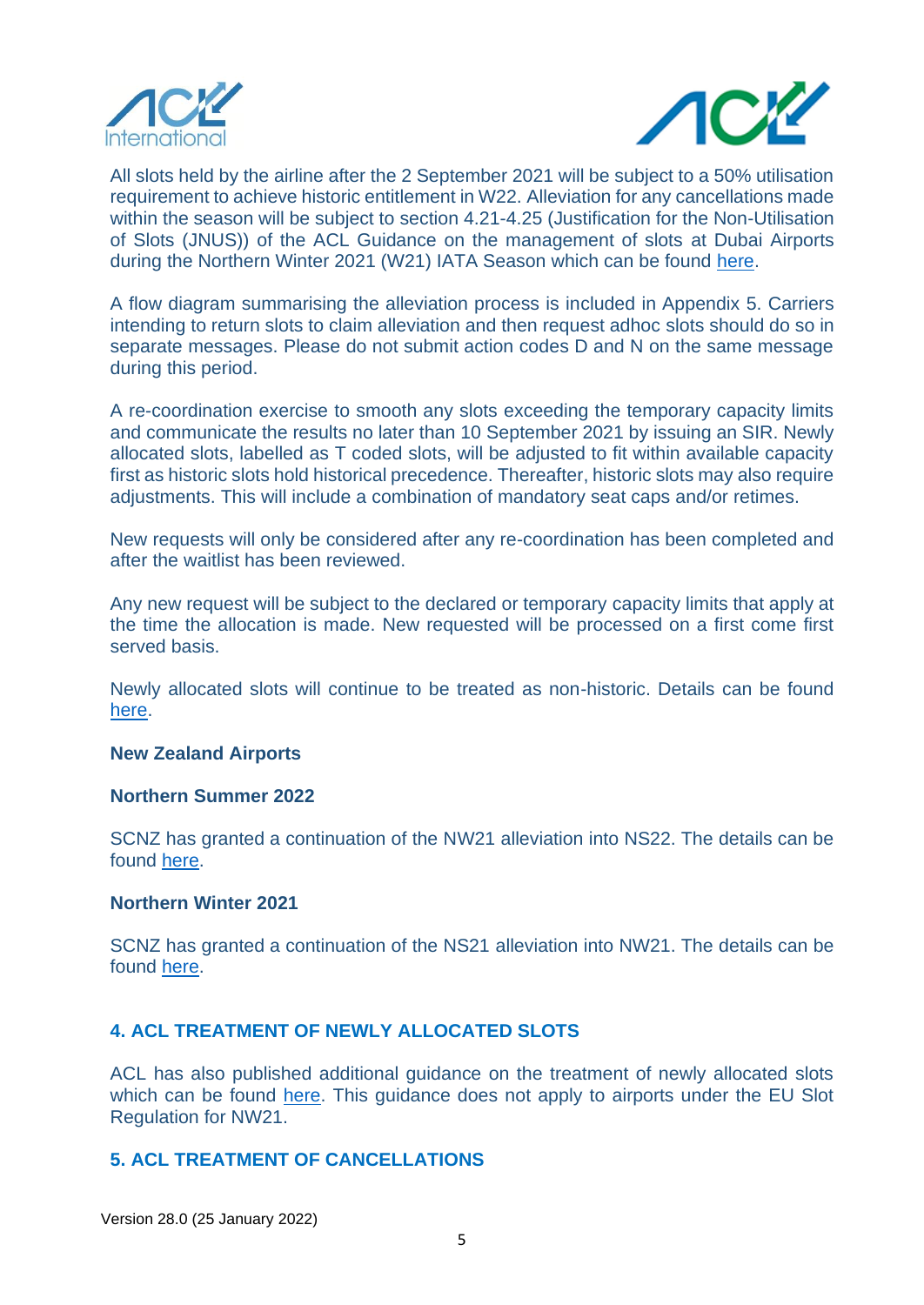



Where alleviation is granted, such alleviation will be based on slots held at the date the results table was created following the hand back deadline. Alleviation will apply where slots are returned by the airline prior to the planned operation and comply with defined conditions where applicable.

The cancelled operation will be counted as if it operated and therefore the use it or lose target set at the hand back deadline remains valid. The number of permitted cancellations will be available to airlines for any period where alleviation has not been granted.

## **6. HANDING BACK SLOTS**

Airlines are required to hand back slots that they seek to claim alleviation for at the earliest opportunity. Slots that are held and are not subsequently operated or returned to the Coordinator outside the conditions detailed in this document will not be granted alleviation as other carriers will have been denied the opportunity to use the available capacity.

## **7. UTILISATION OF SPARE CAPACITY/REINSTATEMENT OF FLIGHTS**

Slots returned to ACL will be placed in the pool and reallocated on an adhoc basis irrespective of series length. Any airline wishing to reinstate flights will be allocated slots based on the available capacity at the time the request is made. Airlines should not assume that the capacity returned will be available for them to utilise.

The baseline will be maintained to reflect the historic position prior to alleviation, however any capacity in the live schedule will be made available for schedule improvements and new adhoc requests.

## **8. REVIEW**

ACL will continue to monitor the situation closely and will adapt our position and amend this guidance if required.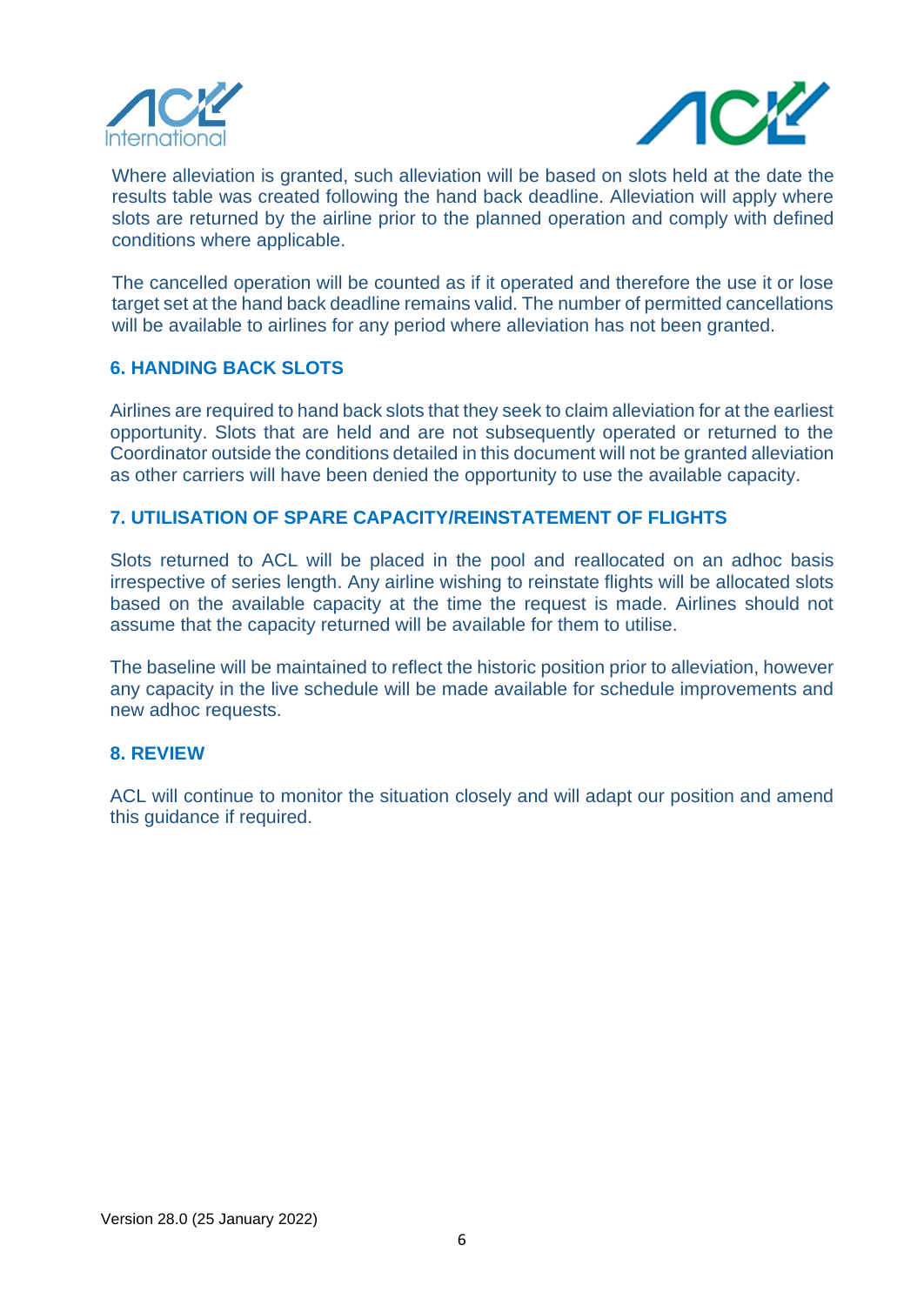



## **Appendix 1 – NS2022 – UK Alleviation – Application of Article 10(4)(e)**

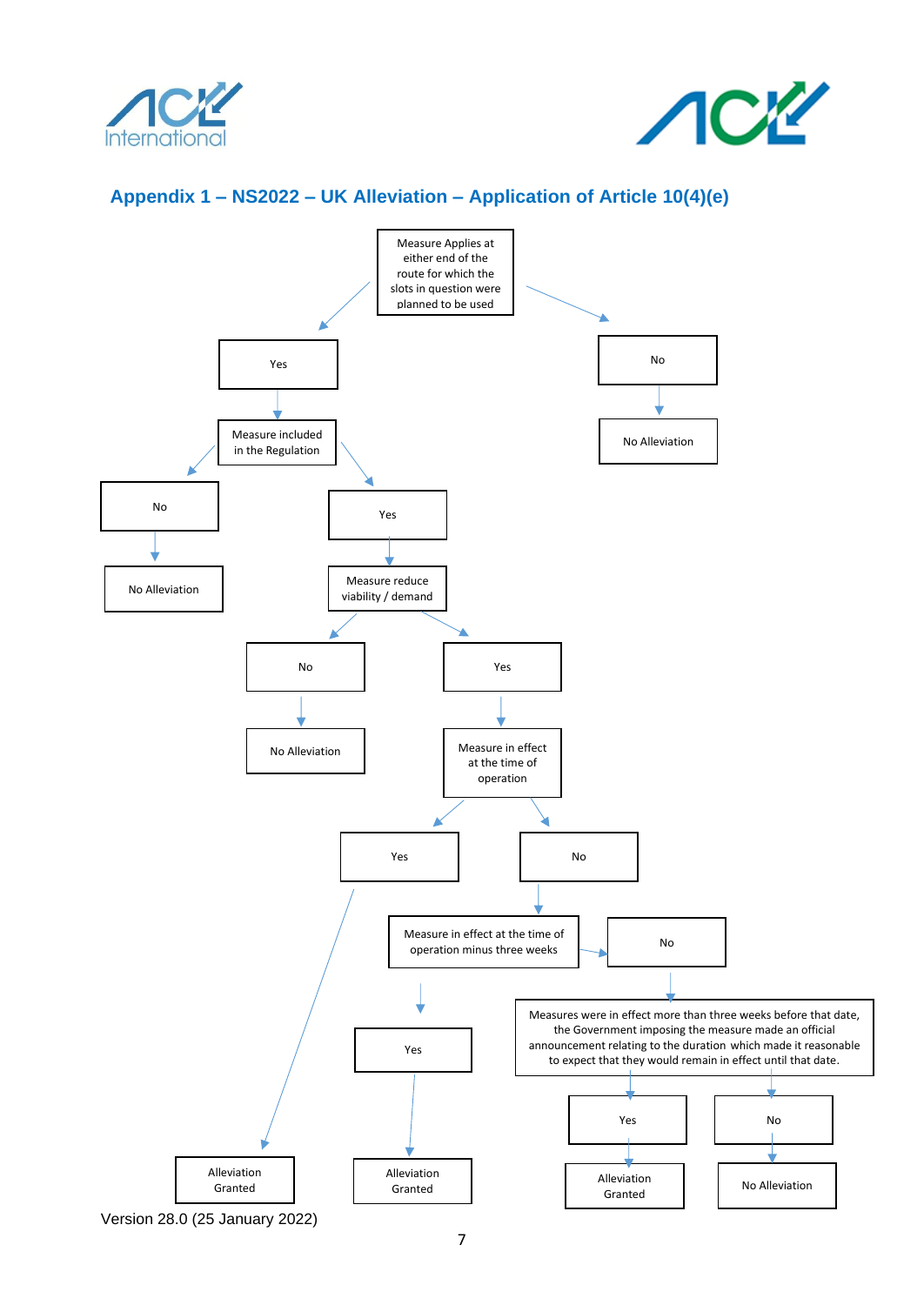



# **Appendix 2 – NW2021 – UK Alleviation – Application of Article 10(4)(e)**



Version 28.0 (25 January 2022)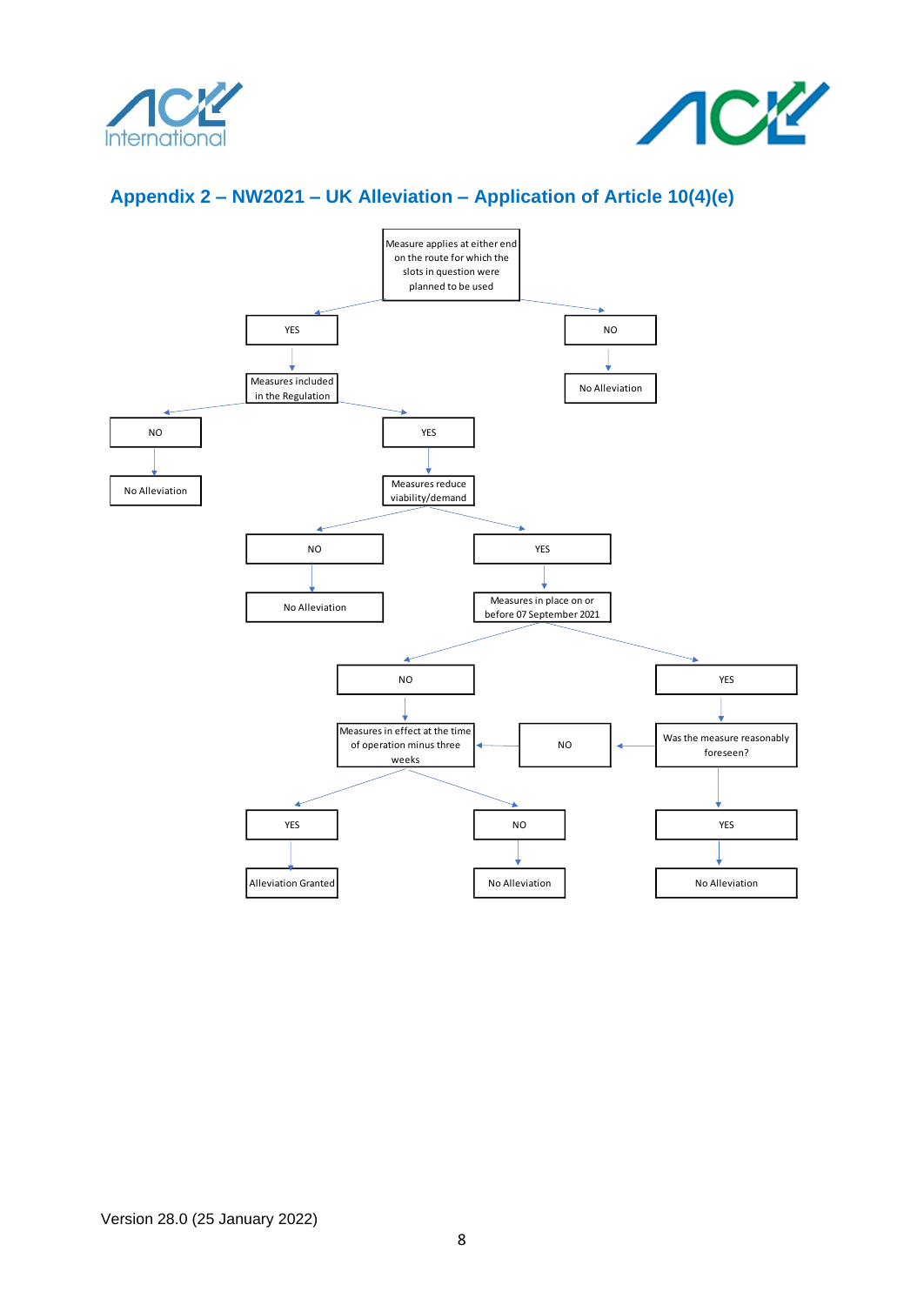



# **Appendix 3 – NW2021 – UK Alleviation process**

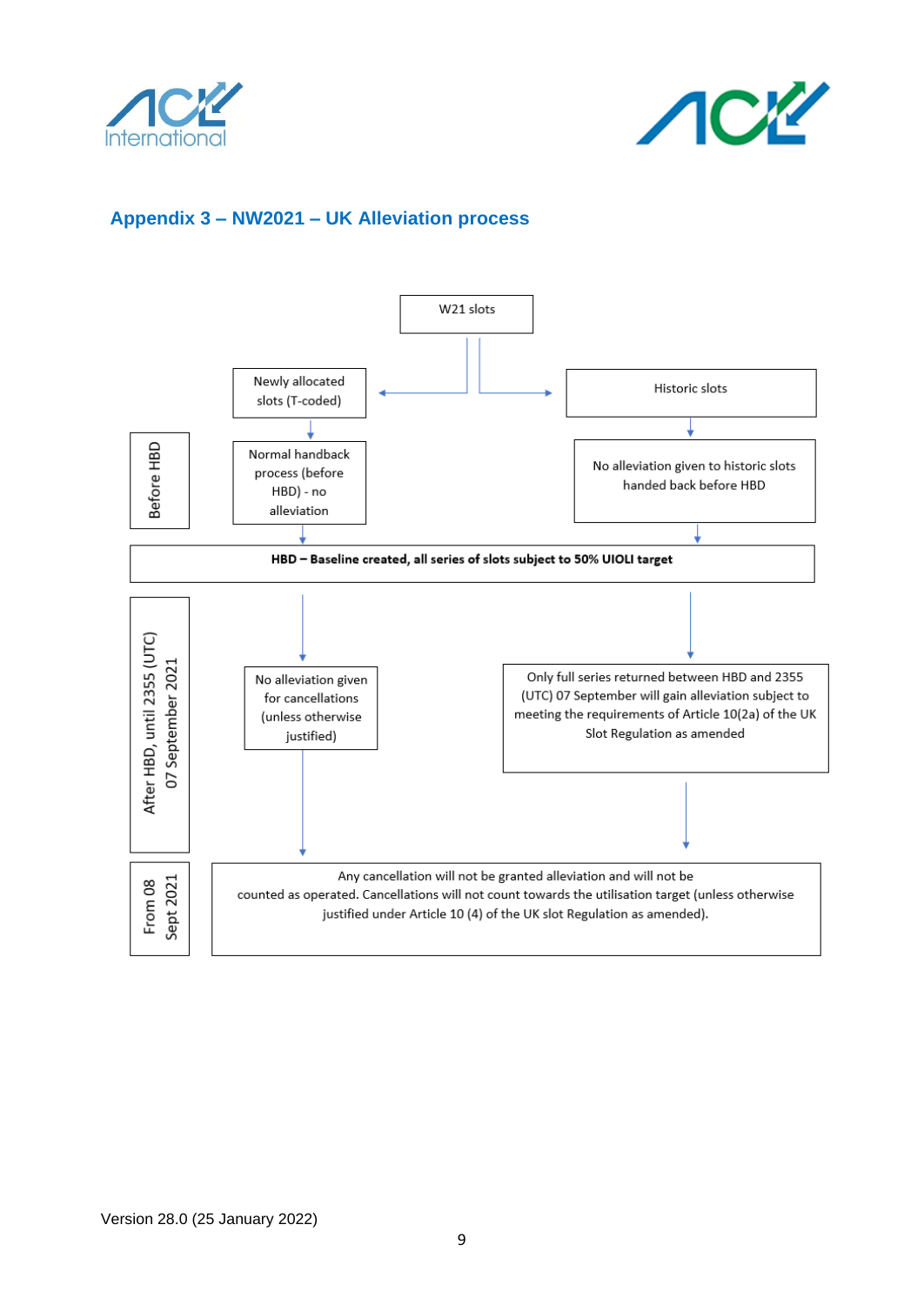



## **Appendix 4 – NS2022 – Dubai International Airport Alleviation process**